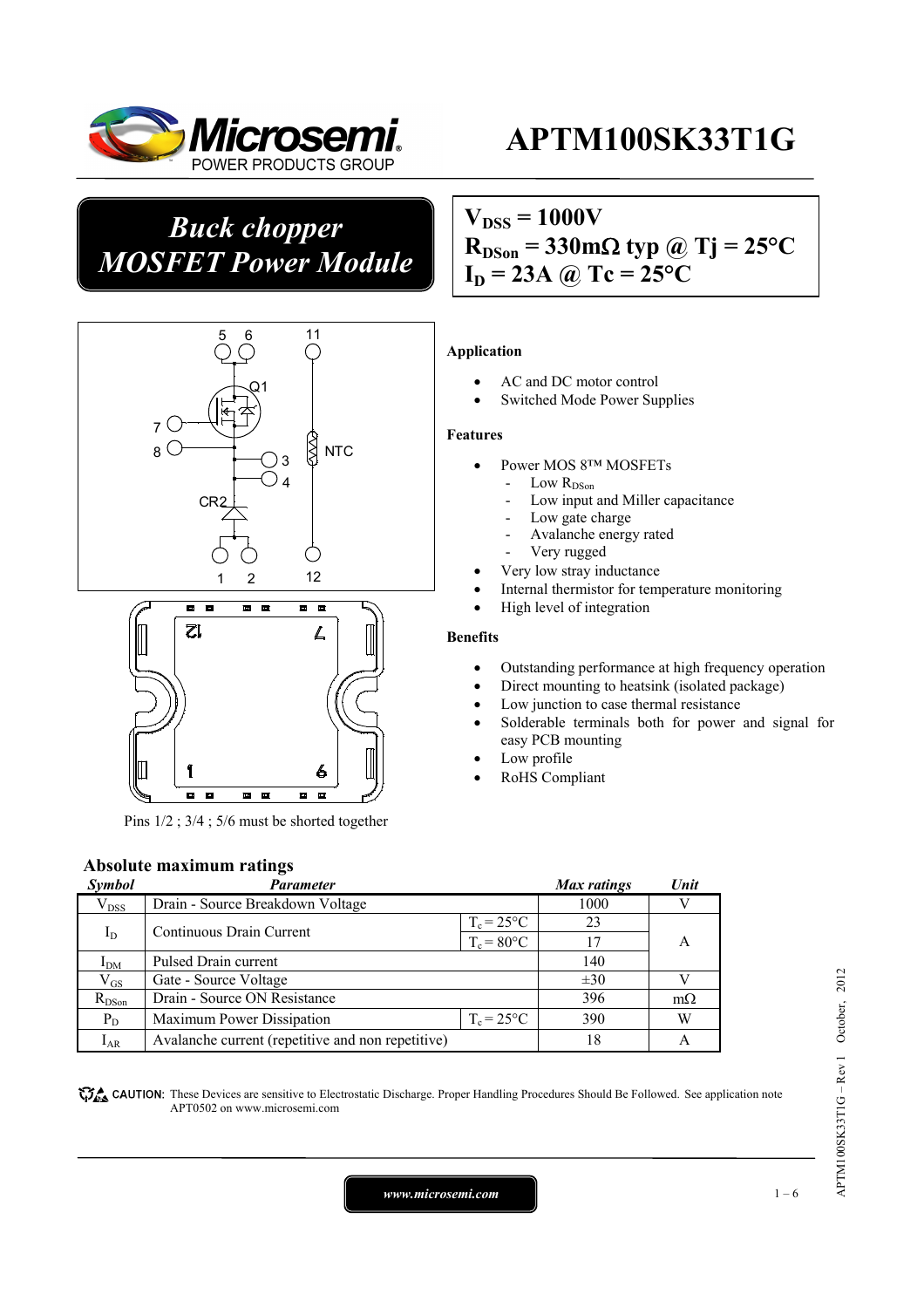

## **All ratings @ Tj = 25°C unless otherwise specified**

### **Electrical Characteristics**

| Symbol       | <i><b>Characteristic</b></i>    | <b>Test Conditions</b>             |                     | Min | Tvv | <b>Max</b> | Unit      |
|--------------|---------------------------------|------------------------------------|---------------------|-----|-----|------------|-----------|
| $I_{DSS}$    | Zero Gate Voltage Drain Current | $V_{DS} = 1000V$                   | $T_i = 25^{\circ}C$ |     |     | 100        |           |
|              |                                 | $V_{GS} = 0V$                      | $T_i = 125$ °C      |     |     | 500        | μA        |
| $R_{DS(on)}$ | Drain – Source on Resistance    | $V_{GS} = 10V$ , $I_D = 18A$       |                     |     | 330 | 396        | $m\Omega$ |
| $V_{GS(th)}$ | Gate Threshold Voltage          | $V_{GS} = V_{DS}$ , $I_D = 2.5 mA$ |                     |     |     |            |           |
| $I_{GSS}$    | Gate – Source Leakage Current   | $V_{GS} = \pm 30 V$                |                     |     |     | $\pm 100$  | nA        |

#### **Dynamic Characteristics**

| <b>Symbol</b>       | <b>Characteristic</b>        | <b>Test Conditions</b>                                                        | Min | $\mathcal{I}yp$ | <b>Max</b> | Unit     |
|---------------------|------------------------------|-------------------------------------------------------------------------------|-----|-----------------|------------|----------|
| $C_{iss}$           | <b>Input Capacitance</b>     | $V_{GS} = 0V$                                                                 |     | 7868            |            |          |
| $C_{\rm oss}$       | Output Capacitance           | $V_{DS}$ = 25V                                                                |     | 825             |            | pF<br>nC |
| $C_{\rm rss}$       | Reverse Transfer Capacitance | $f = 1MHz$                                                                    |     | 104             |            |          |
| $Q_{\rm g}$         | Total gate Charge            | $V_{GS} = 10V$                                                                |     | 305             |            |          |
| $Q_{gs}$            | Gate – Source Charge         | $V_{Bus} = 500V$                                                              |     | 55              |            |          |
| $Q_{gd}$            | Gate – Drain Charge          | $I_D = 18A$                                                                   |     | 145             |            |          |
| $T_{d(0n)}$         | Turn-on Delay Time           | Resistive switching $\omega$ 25°C                                             |     | 44              |            |          |
| $T_r$               | Rise Time                    | $V_{GS} = 15V$<br>$V_{\text{Bus}} = 667V$<br>$I_D = 18A$<br>$R_G = 2.2\Omega$ |     | 40              |            |          |
| $T_{\text{d(off)}}$ | Turn-off Delay Time          |                                                                               |     | 150             |            | ns       |
| $T_f$               | Fall Time                    |                                                                               |     | 38              |            |          |

#### **Chopper diode ratings and characteristics**

| <b>Symbol</b> | <b>Characteristic</b>                   | <b>Test Conditions</b>      | Min                             | Type | <b>Max</b> | <b>Unit</b> |    |
|---------------|-----------------------------------------|-----------------------------|---------------------------------|------|------------|-------------|----|
| $V_{RRM}$     | Maximum Peak Repetitive Reverse Voltage |                             |                                 | 1200 |            |             | V  |
| $I_{RM}$      | Maximum Reverse Leakage Current         | $V_R = 1200V$               | $T_i = 25$ °C<br>$T_i = 125$ °C |      |            | 100<br>500  | μA |
| $I_{\rm F}$   | DC Forward Current                      |                             | $Tc = 80^{\circ}C$              |      | 30         |             | A  |
|               | Diode Forward Voltage                   | $I_F = 30A$                 |                                 |      | 2.6        | 3.1         |    |
| $V_{\rm F}$   |                                         | $I_F = 60A$                 |                                 | 3.2  |            | V           |    |
|               |                                         | $I_F = 30A$                 | $T_i = 125$ °C                  |      | 1.8        |             |    |
|               |                                         |                             | $T_i = 25^{\circ}C$             |      | 300        |             |    |
| $t_{rr}$      | Reverse Recovery Time                   | $I_F = 30A$<br>$V_R = 800V$ | $T_i = 125$ °C                  |      | 380        |             | ns |
| $Q_{rr}$      | Reverse Recovery Charge                 | $di/dt = 200A/\mu s$        | $T_i = 25$ °C                   |      | 360        |             | nC |
|               |                                         |                             | $T_i = 125$ °C                  |      | 1700       |             |    |

#### **Thermal and package characteristics**

|             | Symbol Characteristic                                            |             |  |       | Min   | Typ  | Max                | Unit |
|-------------|------------------------------------------------------------------|-------------|--|-------|-------|------|--------------------|------|
| $R_{thJC}$  | Junction to Case Thermal Resistance                              | Transistor  |  |       |       | 0.32 | $\rm ^{\circ}$ C/W |      |
|             |                                                                  | Diode       |  |       |       |      |                    |      |
| $V_{ISOL}$  | RMS Isolation Voltage, any terminal to case $t = 1$ min, 50/60Hz |             |  |       | 4000  |      |                    |      |
| $T_{\rm J}$ | Operating junction temperature range                             |             |  | $-40$ |       | 150  |                    |      |
| $T_{STG}$   | Storage Temperature Range                                        |             |  | $-40$ |       | 125  | $^{\circ}C$        |      |
| $T_{\rm C}$ | <b>Operating Case Temperature</b>                                |             |  |       | $-40$ |      | 100                |      |
| Torque      | Mounting torque                                                  | To heatsink |  | M4    |       |      |                    | N.m  |
| Wt          | Package Weight                                                   |             |  |       |       | 80   | g                  |      |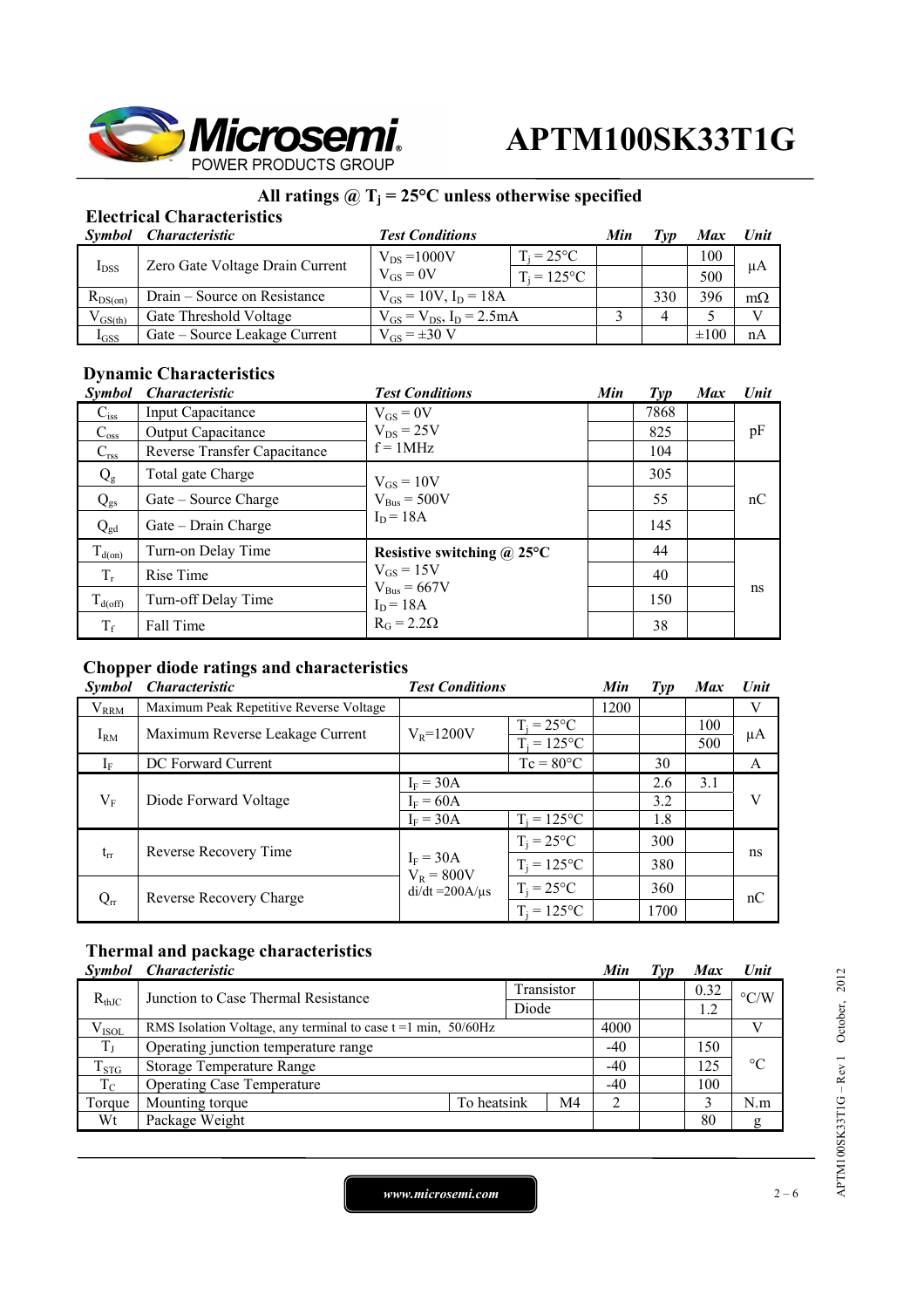

**Temperature sensor NTC** (see application note APT0406 on www.microsemi.com for more information).

| Symbol               | Characteristic        | Min | $T_{VD}$ | <b>Max</b> | Unit              |
|----------------------|-----------------------|-----|----------|------------|-------------------|
| $R_{25}$             | Resistance $(a)$ 25°C |     | 50       |            | kΩ                |
| $\mathbf{D}_{25/85}$ | $E = 298.15$ K<br>œ   |     | 3952     |            | $\mathbf{r}$<br>л |
|                      |                       |     |          |            |                   |



#### **SP1 Package outline** (dimensions in mm)



See application note 1904 - Mounting Instructions for SP1 Power Modules on www.microsemi.com

#### **Typical Mosfet Performance Curve**





**rectangular Pulse Duration (Seconds)**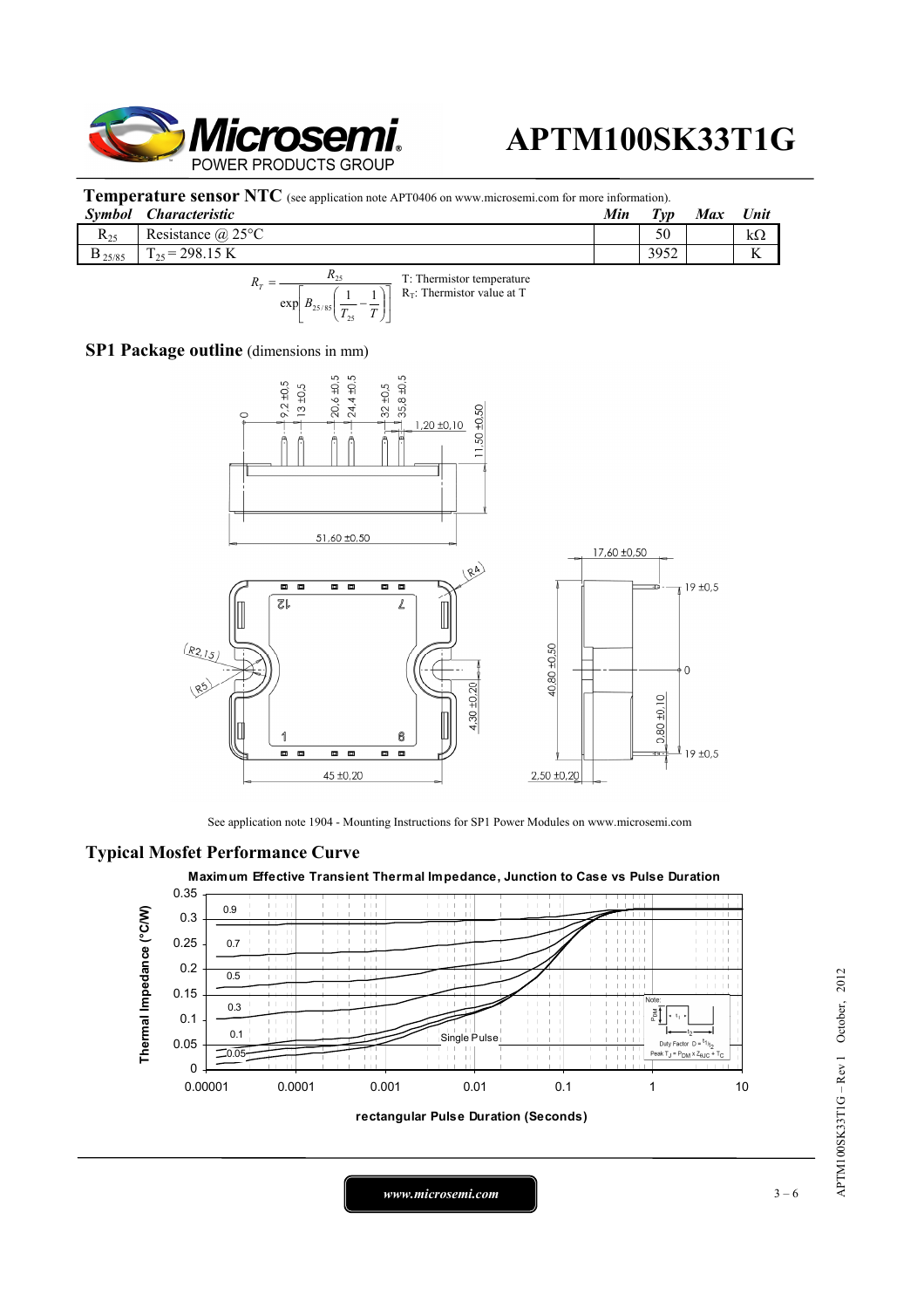









1 10 0 50 100 150 200 **V<sub>DS</sub>**, Drain to Source Voltage (V)

*www.microsemi.com* 4-6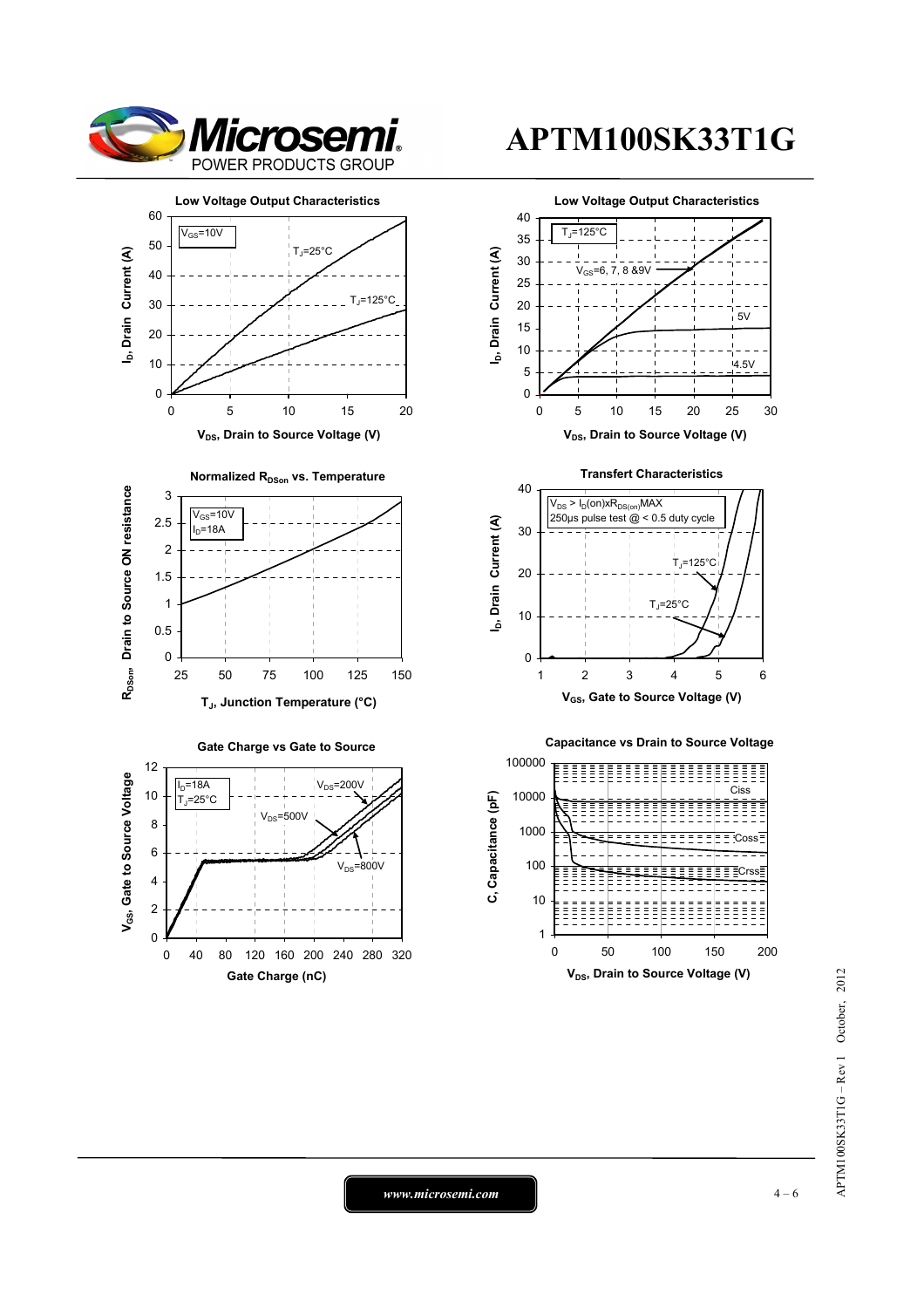

#### **Typical Diode Performance Curve**



*www.microsemi.com* 5 – 6